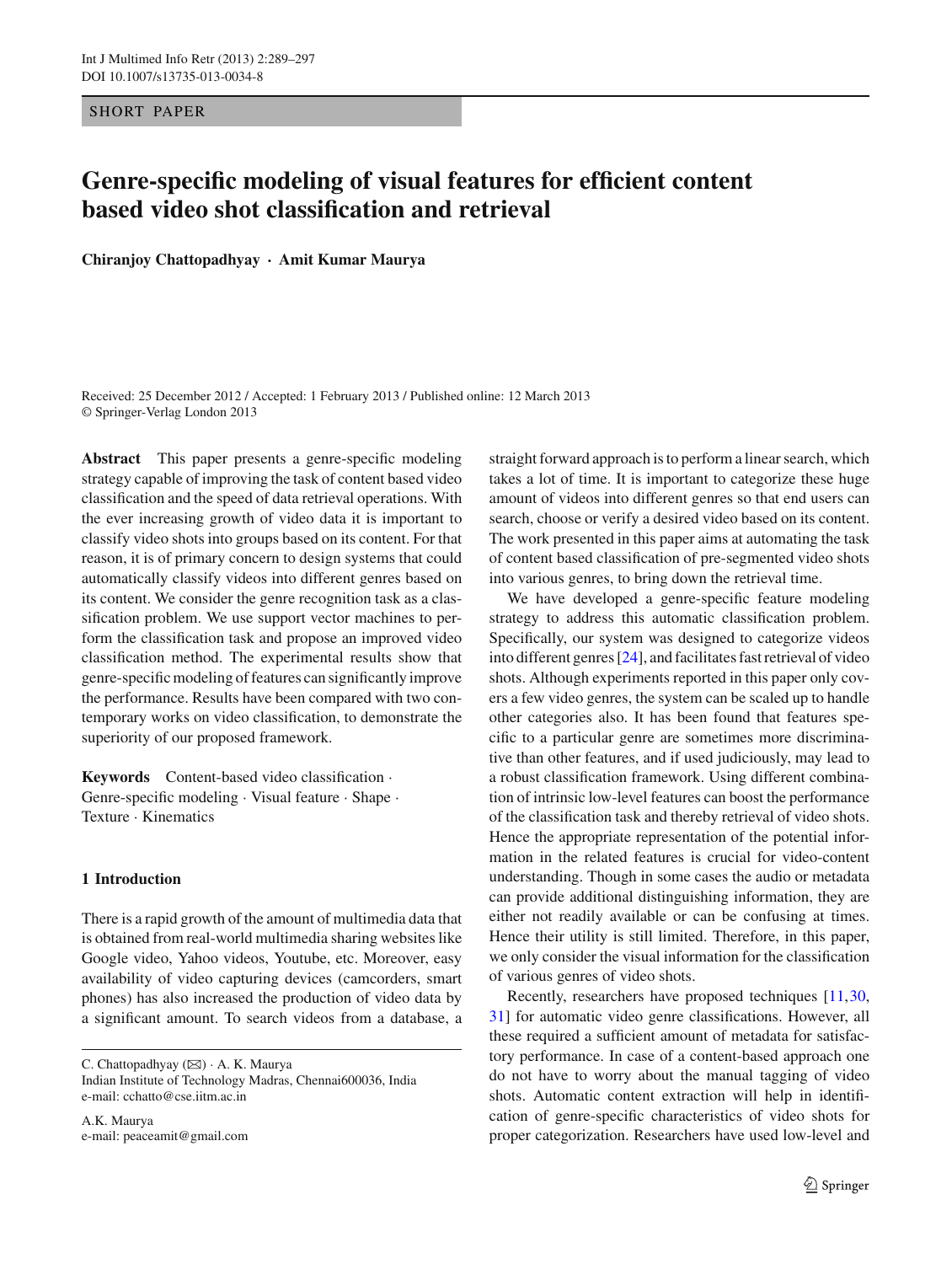high-level, task-specific [\[13](#page-7-2),[15\]](#page-7-3) features, as well as a combination of them for content-based classification of video shots. In another approach [\[27](#page-8-2)] semantic aspects of a video genre, such as editing, motion and color distribution has been used as features and the decision tree algorithm was used to build the classifier. In [\[19\]](#page-7-4) motion pattern (block motion estimation algorithm) from the compressed domain features has been used for video classification and retrieval. Support vector machines (SVM) have been used for sports video classification in [\[25\]](#page-7-5). Techniques for extraction of cuts, fades, motion, etc, lighting conditions of videos have been used in [\[22](#page-7-6)] for film classification. In [\[18](#page-7-7)] an automatic technique has been reported for sports video classification using shots length, facial close up shots, texture of human face as features. Very recently, in [\[29](#page-8-3)] genre-specific concept models were used for semantic video indexing. In [\[14\]](#page-7-8) techniques for domain specific features for effective shot classification techniques are discussed. Researchers have also looked into the possibilities of exploiting features from multiple modality, viz. visual, audio, texts present in a video shot for video genre classification. In [\[3\]](#page-7-9) both audio and text-based features are used for tagging and retrieving video shots. Video genres are identified using only audio information from TV shows in [\[26](#page-8-4)]. A novel method to identify the violent videos only with audio features is introduced in [\[17](#page-7-10)]. Very recently, in [\[16\]](#page-7-11) SIFT features are extracted from the video and a BOVW (Bag of Visual words) approach has been used with SVM for video concept detection.

In our approach, we have adapted a genre-specific modeling of visual feature for video shot classification. Detection of shot boundary from a video stream is still an active area of research. Nevertheless, performance of video shot segmentation is not always satisfactory. This acts as a bottleneck for the performance of effective video classification task. Since the primary focus of this work is to find proper visual features for content based video classification, we have adapted a hierarchical approach to classify videos into different genres. To support our work we have organized our database into a dendogram (see Fig. [1\)](#page-1-0), where each parent node represents a generalized class of its children. This type of database organization is important for a successful classification task. We have exploited the fact that video shots belonging to different genres manifest different discriminatory characteristics when compared to other genres and also different categories within that particular genre. For example, human beings and vehicles can be distinguished based on the shape characteristics. However, while trying to differentiate between human motion activities like running and walking, kinematic features are more relevant. Again, cartoon shots contain visual areas with high quality stock and seamless texture, and dominance of a particular set of colors. On the other hand, as compared to this a natural video contains varying, non-uniform textures and a relatively uniform distribution of colors in



<span id="page-1-0"></span>**Fig. 1** Different categories of video shots

general. This motivates us to perform a genre-specific modeling of features, in which different models are trained with different features. Rational behind this approach is to capture the genre-specific semantics of different video shots. As compared to two recent works [\[14\]](#page-7-8) and [\[31](#page-8-1)], our framework shows superior classification accuracy.

The rest of this paper is organized as follows. In Sect. [2,](#page-1-1) we give a brief account of the proposed methodology for content-based video categorization. In Sect. [3,](#page-2-0) we describe different categories of features used for the classification task. Video content modeling and classification strategies are discussed in Sect. [4.](#page-4-0) In Sect. [5](#page-4-1) we describe the experimental results and provide comparative study with two existing works in literature. In Sect. [6,](#page-7-12) we provide a detailed explanation as to how the retrieval time of our system is significantly less as compared to a linear search system or systems which perform redundant feature computation. Finally, we provide conclusions in Sect. [7](#page-7-13) and also suggest some ideas for future research in this area.

#### <span id="page-1-1"></span>**2 Brief description of the proposed method**

Only limited groups of heterogeneous features distinguish certain semantics from others. Visual features constitute important cues to the human perception system so as to extract salient information from a video shot. The main focus of our system is to exploit the visual (both spatial and temporal) features present in a video shot and use it to categorize them into different genres based on their content. This categorization helps us in efficient retrieval of video shots from the database (gallery of video shots). This has been explained in Sect. [6.](#page-7-12) Figure [2](#page-2-1) depicts the overall framework of our proposed method.

Usually video streams contains multiple events within it. All the frames within a single camera action are called a shot. Researchers have devoted considerable amount of effort to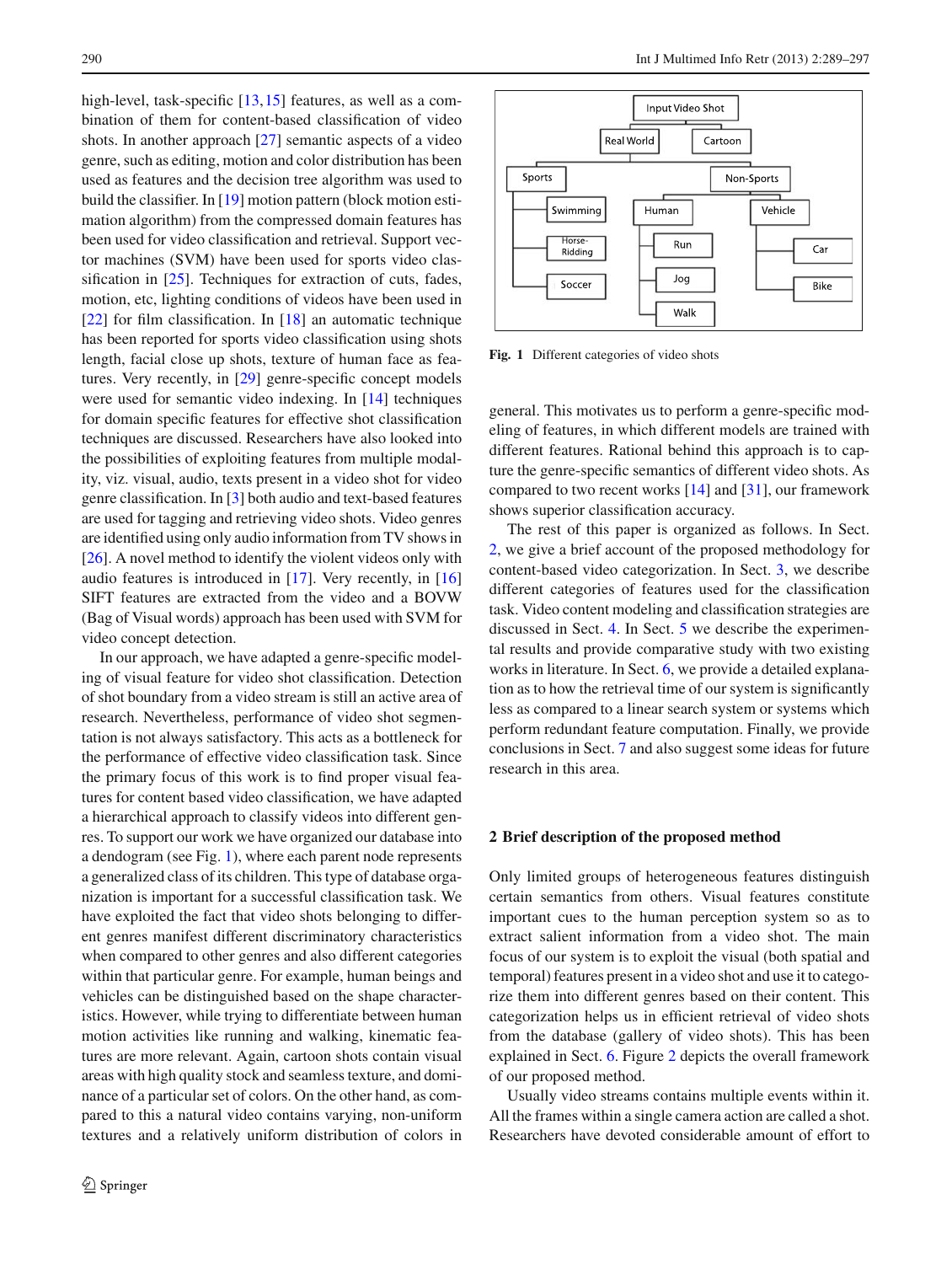

<span id="page-2-1"></span>**Fig. 2** Overall framework for proposed method

segment videos into shots. For example, suppose a person is driving a car and this situation has been filmed in such a way that the camera always follows the car. After some time the car stops and the man opens the door and comes out of the car and goes away. The camera stops as the car stops and then follows the person. The collection of frames that contains only the car constitutes a video shot where the object of interest is the car. Afterwards, the attention shifts to the person and that becomes another shot. In literature the term shot and scene has been used interchangeably. Since our work is concentrated on classification of video shots, we assume that videos of longer duration are already segmented into shots of relatively small duration (approx. 5–10 s). This assumption is very much pertinent because of the fact that an user essentially searches for a particular event from a gallery of video shots. Therefore, grouping videos at the shot level will give improved performance at the time of search, as compared to grouping the actual video stream.

In our proposed framework, we have selected features which are best suited for classifying between two given genres of videos and trained SVM [\[7](#page-7-14)] for classification purpose using those features. We have adopted a hierarchical approach to classify the video shots into different genres based on their content. At first we categorize the video shots into coarser groups (e.g., real world vs. cartoon). Later, at a lower level of hierarchy we classify them into finer categories (e.g., videos of vehicle category are further classified into videos containing car or bikes, etc). To perform this task we have arranged our database into a hierarchical structure (dendogram). A parent node in this tree denotes a super-category and child nodes depicts the sub-categories. In this work we have used SVM as classifiers due to its strong theoretical basis and generalization properties. Section [4](#page-4-0) discusses more on the classifier organization. As discussed earlier, we have focused only on the visual features (both spatial and temporal) for the classification task. We have empirically determined the feature(s), which have shown enough discriminatory properties between two classes and used them to train our classifiers. We have compared our result with a very recent work on video categorization [\[14](#page-7-8)] and got an improved result in terms of classification accuracy. Next section describes the features used for classification in details.

#### <span id="page-2-0"></span>**3 Feature extraction**

Features used for describing the content play a pivotal role in the overall success of any classification task. In this paper we have focused only on the visual features, both spatial (color, texture, shape) and temporal (motion kinematics) for the classification task. Following subsections describe the features used in our framework and their significance.

## 3.1 Spatial feature descriptors

We used three different low-level spatial features, which represent color, shape of the segmented foreground object and texture information in the video. Following subsections give details of the feature computation process.

# *3.1.1 Color descriptor*

Usually the color images are converted to gray scale for computational reasons and also interest in the intensity values of the pixels in the given image. In case of recognition based on other contexts such as shape or texture, color information is not needed. We have used color video frames for processing and computed Color Layout Descriptor (CLD), which is standardized as a color descriptor in MPEG-7 [\[20\]](#page-7-15). Since color is not uniform over the images, we have transformed the images to other color spaces. The images are converted from RGB color space to YCbCr color spaces, so that variance in color becomes observable. We have also converted the video key frame into HSV color space and computed the average hue  $(H_{\text{avg}})$  and the maximum saturation  $(S_{\text{max}})$ level as a feature. The value of *S*max is used as one of the feature to distinguish natural scenes from cartoons, which has more saturation. Moreover, cartoons usually have more pixels belonging to a particular intensity. To capture that we compute the percentage of pixels (*IP*) above a particular predefined intensity threshold  $(I_{th})$ . For our experiments we have empirically determined the value of  $I_{\text{th}}$  to be 0.45.

# <span id="page-2-2"></span>*3.1.2 Shape descriptor*

Studies [\[5](#page-7-16)] have shown that shape is an important cue to the human perception system for object recognition. The perceptual recognition of objects in a video shot is conceptualized to be a process in which the input frame is segmented into regions (foreground blobs) and then the shape, motion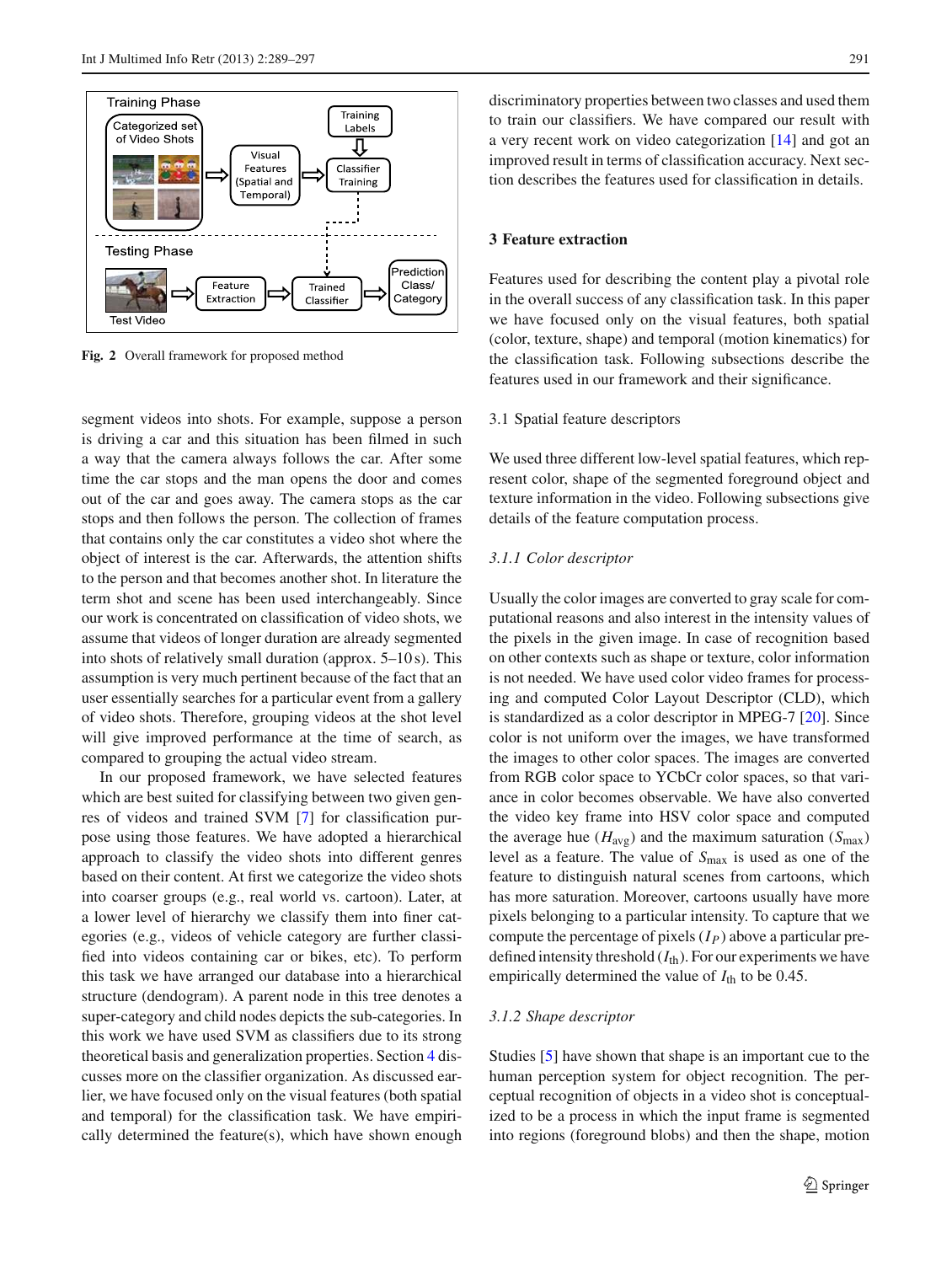

<span id="page-3-0"></span>**Fig. 3** Representative shape for a cycle video

characteristics are extracted by tracking the foreground blob for content analysis. In [\[10](#page-7-17)] only the foreground blob of the median frame has been taken as the representative shape for the entire video. But, this technique falls short in cases where extracted foreground blobs appear similar for two entirely different video shots (mostly due to pose change). To compensate for this drawback we compute a representative shape from all the frames instead of only the median frame. At first foreground blobs are extracted from the videos using the technique reported in [\[2](#page-7-18)]. These foreground blobs are overlaid upon each other, by aligning them with respect to the centroid. The resulting image captures the overall shape of the object and is extremely robust to orientation changes. The representative shape is smoothed by a Gaussian filter to give a better overall representation. Figure [3](#page-3-0) shows the effectiveness of this technique in capturing the overall shape of the object. Segmented foreground object of a cycle video at different time instances are shown in Fig. [3a](#page-3-0)–d. Figure [3e](#page-3-0) depicts the final representative shape after overlaying the foreground blobs. Once we get the representative shape for a particular video shot, we calculate the HOG [\[8\]](#page-7-19) feature from it. The rational behind the selection of HOG is that features like in [\[4,](#page-7-20)[21\]](#page-7-21), which works well under different challenging scenarios, are invariant to rotation. We purposefully wanted our system to be sensitive to rotation because two different objects at a specific orientation may appear similar.

#### *3.1.3 Texture descriptor*

Texture features are also an important group of image descriptors. We have computed Edge Histogram Descriptor (EHD) and Edge Intensity Histogram (EIH) as textural descriptors from a key frame. Since, some genres (e.g., cartoons) will have homogeneous textured areas, this is a very good discriminatory feature. We also detect the presence of prominent straight lines using the Hough Transform (HT) [\[9\]](#page-7-22) and use it to classify between sports videos where the playing field (football, swimming) shows distinct characteristics due to the presence of lines on it. Moreover, natural scenes exhibit heterogeneous texture features as compared to the cartoons, which has a relatively homogeneous distribution of textures. EHD, which is an 80-dimensional feature vector, has been standardized as a texture descriptor in MPEG-7 standard [\[20\]](#page-7-15) and or similarity search and retrieval.

To generate EIH, at first we gradient intensities in the vertical  $(G_V)$  and horizontal  $(G_H)$  directions. Then the intensity (*A*) of the gradient at each points in the image was calculated using  $A = \sqrt{G_V^2 + G_H^2}$ . After that an eight element histogram (EIH) was calculated for the values in this edge intensity image. The values were also normalized with respect to the image size to make them invariant to the image size.

# <span id="page-3-1"></span>3.2 Motion feature descriptor

There are mainly two sources of motion or dynamics in a video shot: foreground object motion and camera motion. In this work we have considered video shots having very little or no camera motion. There may be another source of dynamics as the rate of scene change, which occurs mainly due to video editing. Since we are working with pre-segmented video shots, this category is not applicable to our case. To capture the motion of the moving foreground object we segment the foreground object using the technique reported in [\[2](#page-7-18)]. Then we track the centroid of the moving object to extract the trajectory of the moving object. From the extracted trajectory we compute the direction and rate of change of motion of the moving foreground object.

But this information alone is not sufficient for classifying the motion of the objects. There are instances where the foreground object moves diagonally across the video frame. For example, there is a possibility of a diagonal jog having the same slope as that of a horizontal walk. The reason being the fact that distance traveled in case of diagonal jogging will be more, so the velocity  $(i.e. \frac{distance}{time})$  will be similar to that of horizontal walk. Therefore, the trajectory of the object also has to be considered for classification. The displacement of the centroid of the object in the vertical direction helps us in distinguishing these two scenarios. A similar problem also occurs between a diagonal run and a horizontal jog which can also be solved by the same technique. Therefore, we have determined a set of thresholds, one for the slope of the distance versus time plot and another threshold that distinguishes diagonal motion from horizontal motion. Figure [4](#page-4-2) depicts the overall classification process based on displacement and velocity. Since the centroid tracking approach gave the best results, it was chosen to classify human motion.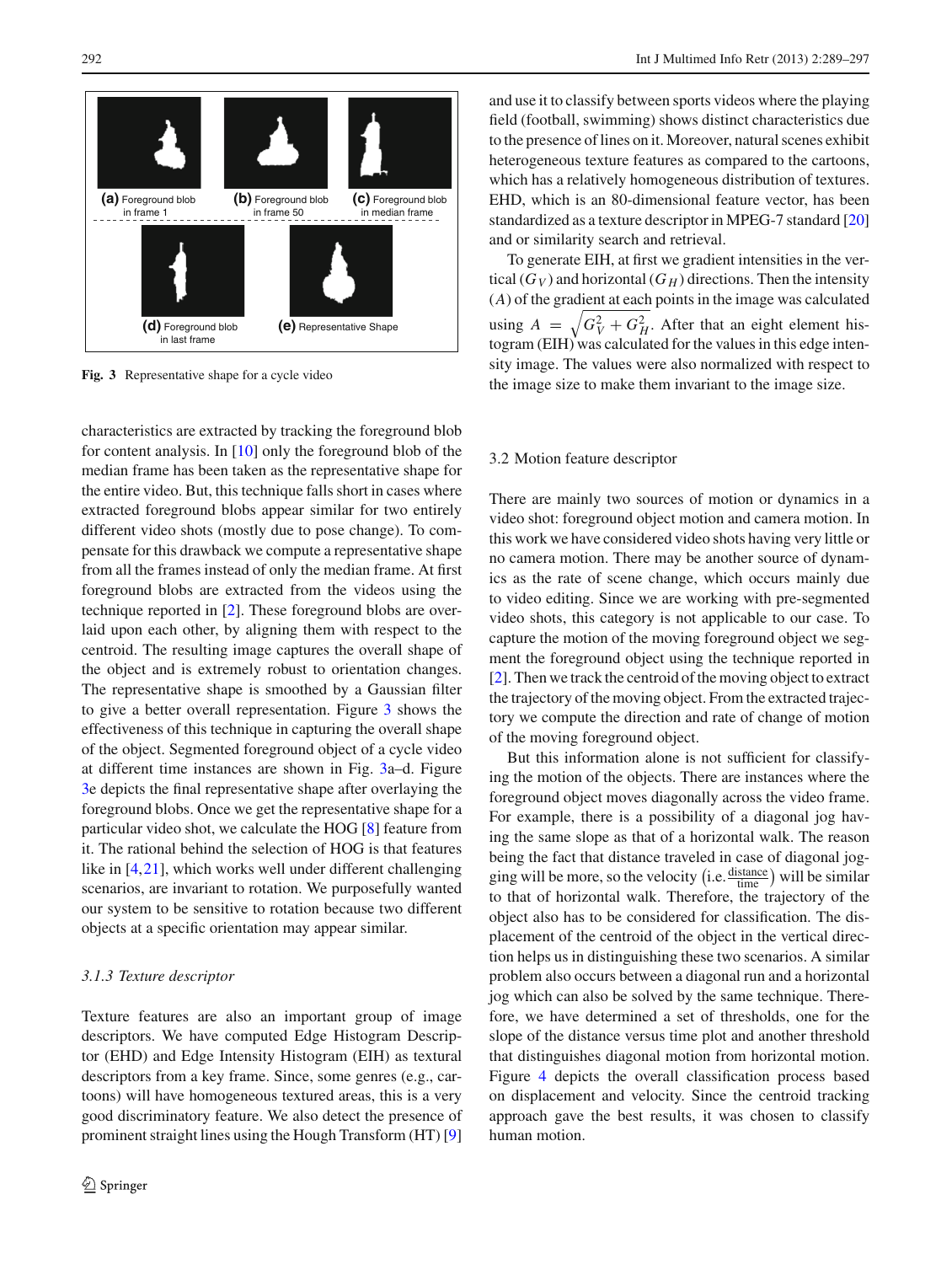

**Fig. 4** Heuristic classifier for categorizing motion of videos with human objects

<span id="page-4-2"></span>

<span id="page-4-3"></span>**Fig. 5** Organization of classifiers at different levels of video categories.

### <span id="page-4-0"></span>**4 Classification methodology**

After feature extraction, the next step in video classification task is the video content modeling. Many effective modeling techniques have been proposed in the literature. The effectiveness of the classification task depends on the classifier chosen. In literature there are various classification algorithms. In this work, we have chosen SVM to model the video content since, it has been well known for better generalization capabilities. The learning of model involves discrimination of each class against all other classes. It has been found that SVM performs well for binary classification. There exists strategies to make it work for multi-class classification task as well. In our video genre classification task, there can be a set of features which helps us to distinguish between different genres. So, a straightforward approach is to create a binary tree according to the feature characteristics between different genres, where each node in this tree represents two sets of distinguished classes.

We first determine a particular super-category of a video shot and then use features specific to that particular genre to further classify into sub-genres. Figure [5](#page-4-3) depicts the hierarchical organization of classifiers used for our experiments.

We train all SVM [\[6](#page-7-23)] based classifiers using features specific to that particular genre. Details of the features used for a particular class is discussed in Sect. [5.](#page-4-1) We have adopted a twofold cross-validation method. All possible separations at each node are tested using this cross-validation method, and the one with the highest accuracy is chosen as the separation at this node.

#### <span id="page-4-1"></span>**5 Experimental evaluation**

In Sec. [5.1,](#page-4-4) we have discussed about the dataset used for our experimental purposes. From Sects. [5.2](#page-4-5) to [5.8,](#page-6-0) we present the classification accuracy at each step of the classification task, as shown in Fig. [5.](#page-4-3) In Sect. [5.9,](#page-6-1) we present a comparison of our approach with two existing techniques, for each step of the classification task.

## <span id="page-4-4"></span>5.1 Dataset creation

Our video dataset is diverse, both in terms of source as well as content. We have created a collection of videos from publicly available datasets [\[1](#page-7-24),[12](#page-7-25),[23\]](#page-7-26) for different genres of videos given in Fig. [1](#page-1-0) to evaluate the proposed video genre classification system. We have also recorded real-world video shots consisting of different outdoor locations, using a still handheld Sony camcorder and downloaded videos from internet. The collection of dataset is available in [\[28](#page-8-5)]. This emphasizes the diversity in terms of source. The ground truth for the class of each video was hand labeled by the authors. As previously discussed, the assignment was done based on the dominant content present in the video. For simplicity, in all the videos used for experimental purposes, there is only one content. Thus, each video will have genre label(s) depending upon its position in the hierarchy, e.g., a car video will be labeled with real-world, vehicle and car. In our video database we have scenes from the campus, moving car, different human actions, sport actions, cartoons, etc. This provides content diversity to our database. This work is motivated by the way human being perceives the content in a video shot. We first identify the genre of the video and then using our previous experience on that particular category, we extract further information to detect the sub-genre, e.g., at first, we detect whether the video shot is a real-world video or cartoon. If it is a real-world video then only we process it further and detect whether it belongs to sports genre or not, and so on.

#### <span id="page-4-5"></span>5.2 Real world versus cartoon

At first, we classify the video shots into two broad categories, namely real-world or cartoon. For classification purpose, we have used both color and texture features which are *S*max,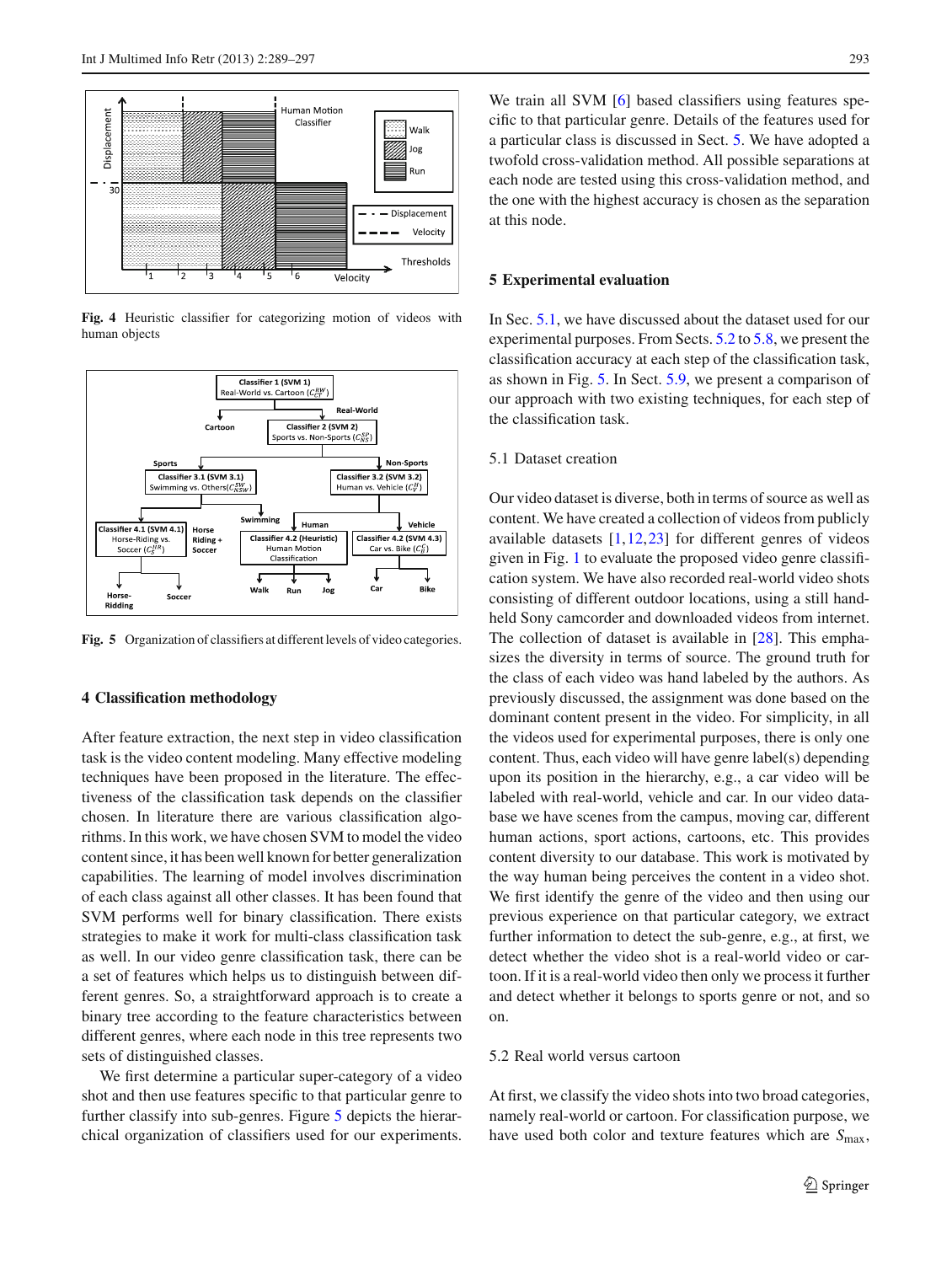<span id="page-5-0"></span>

| (a) Classification accuracy for $C_{CT}^{RW}$  |              |            |                  |                    | (b) Classification accuracy for $C_{NS}^{SP}$ |               |                  |            |                  |
|------------------------------------------------|--------------|------------|------------------|--------------------|-----------------------------------------------|---------------|------------------|------------|------------------|
| Samples/<br>class                              | Class        | Real-world | Cartoons         | Accuracy<br>$(\%)$ | Samples/ Class<br>class                       |               | <b>Sports</b>    | Non-sports | Accuracy $(\% )$ |
| 360                                            | Real-world   | 327        | 33               | 91                 | 99                                            | <b>Sports</b> | 92               | 7          | 95               |
| 280                                            | Cartoon      | 42         | 238              | 85                 | 144                                           | Non-sports    | 4                | 140        | 97.2             |
| (c) Classification accuracy for $C_v^H$        |              |            |                  |                    | (d) Classification accuracy for $C_p^C$       |               |                  |            |                  |
| Samples/<br>class                              | Class        | Human      | Vehicle          | Accuracy<br>$(\%)$ | Samples/ Class<br>class                       |               | Car              | Bike       | Accuracy $(\% )$ |
| 66                                             | Human        | 60         | 6                | 91                 | 21                                            | Car           | 17               | 4          | 81               |
| 36                                             | Vehicle      | 3          | 33               | 92                 | 21                                            | Bike          |                  | 20         | 95               |
| (e) Classification accuracy for $C_{NSW}^{SW}$ |              |            |                  |                    | (f) Classification accuracy for $C_s^{HR}$    |               |                  |            |                  |
| Samples/<br>class                              | Class        | Swimming   | Non-<br>swimming | Accuracy<br>$(\%)$ | Samples/ Class<br>class                       |               | Horse<br>ridding | Soccer     | Accuracy $(\% )$ |
| 45                                             | Swimming     | 42         | 3                | 95                 | 25                                            | Horse ridding | 22               | 3          | 96               |
| 47                                             | Non-swimming | 6          | 41               | 88                 | 22                                            | Soccer        | $\overline{c}$   | 20         | 91               |

**Table 1** Classification Accuracy at different levels of hierarchy

*IP*, CLD, EIH, and EHD. We compute these features from the training samples and create a single feature vector of 98 dimensions (1-*S*max, 2-*IP*, 3 − 10 CLD, 11 − 18 EIH and 19 − 98 EHD). An SVM with quadratic kernel has been trained with these features. We have used 150 and 110 training samples for real-world and cartoon videos, respectively. Table [1a](#page-5-0) shows the accuracy of the real-world versus cartoon classifier  $(C_{CT}^{RW})$ . It can be observed that, since the real-world videos contain non-homogeneous texture patterns across the frames as compared to the homogeneous patterns present in the cartoons, use of the above mentioned features gives a reasonable performance. Cartoon videos having non-uniform texture pattern similar to natural scenes are wrongly classified as real-world videos.

# 5.3 Sports versus non-sports

Once video shots are identified as real-world video, in the next level they are classified as sports or non-sports videos. A SVM was trained based on the CLD, extracted from the video. All the 150 real-world videos used for training in the previous level were subdivided into two parts, consisting of 60 sports videos and 90 non-sports videos selected randomly. Table [1b](#page-5-0) shows the performance accuracy for the sports versus non-sports classifier  $(C_{NS}^{SP})$ . It can be observed that the color features, which are already computed are sufficient to distinguish between these two genres of video. At the time of testing there is no need to recompute the features at this level, which results in a faster classification process.

#### **Table 2** Performance of motion classification

<span id="page-5-1"></span>

| Samples/class Class |      | Walk | Run | Jog | Accuracy $(\% )$ |
|---------------------|------|------|-----|-----|------------------|
| 100                 | Walk | 100  |     |     | 100              |
| 100                 | Run  |      | 90  |     | 90               |
| 100                 | Jog  |      |     | 95  | 95               |

# 5.4 Human versus vehicle

Shape is an important discriminatory feature to classify between humans and vehicles. We have used HOG feature for classification. As discussed in Sect. [3.1.2,](#page-2-2) we compute the HOG feature from the representative shape. We have trained the level 3 SVM classifier with this feature using the 90 nonsports video shots using a quadratic kernel. The framework was tested using a total of 102 videos. Table [1c](#page-5-0) shows the performance accuracy for the human versus vehicle classifier  $(C_V^H)$ . At the time of testing, representative shape and HOG features are computed from the real-world video shots only if it belongs to the non-sports category. It can be observed from the result that only the shape feature is sufficient to distinguish between these two categories. Moreover, our proposed representative shape is also able to distinguish between two video categories with high accuracy.

# 5.5 Run versus Jog versus Walk

The centroid tracking method was used to classify the kinematics of the human object as it exhibited the best performance. We have computed the thresholds as discussed in Sect. [3.2.](#page-3-1) It can be observed from Table [2](#page-5-1) that our heuristics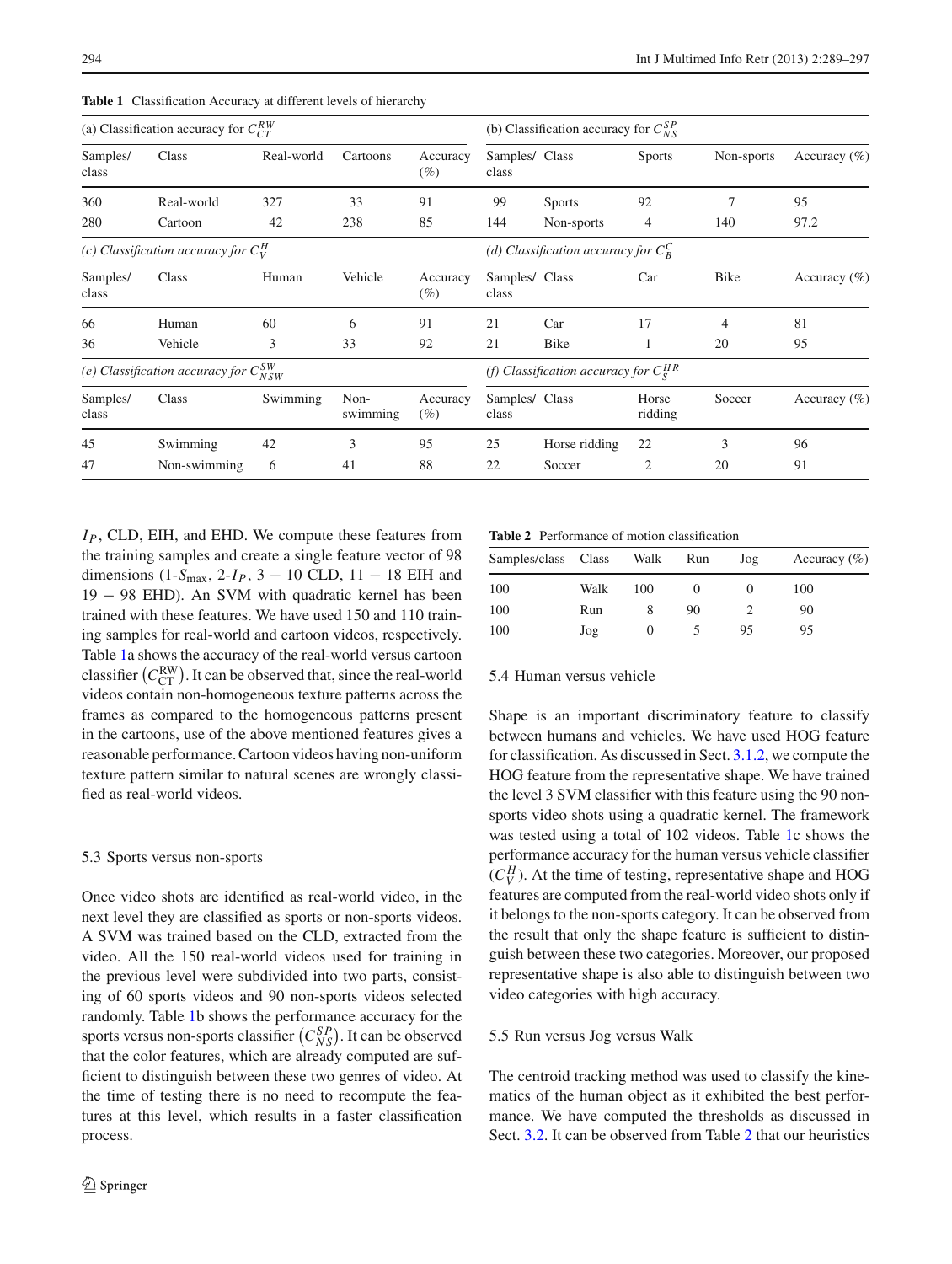<span id="page-6-2"></span>**Table 3** Comparison of classification accuracy of the proposed technique with two other contemporary techniques of video classification .

| Class                                        | Classification accuracy |                        |                         |  |  |  |
|----------------------------------------------|-------------------------|------------------------|-------------------------|--|--|--|
|                                              | Proposed $(\% )$        | Yuan et al. $[31]$ (%) | Hasan et al. $[14]$ (%) |  |  |  |
| Real-world versus cartoon                    | 86                      | 82                     | 80                      |  |  |  |
| Sports versus non-sports                     | 96                      | 91                     | 89                      |  |  |  |
| Human versus vehicle                         | 91                      | 85                     | 76                      |  |  |  |
| Human motion classification (run, walk, jog) | 95                      | 91                     | 78                      |  |  |  |
| Vehicle sub-category (car vs. bike)          | 88                      | 80                     | 78                      |  |  |  |
| Swimming versus non-swiming                  | 95                      | 89                     | 90                      |  |  |  |
| Horse-ridding versus soccer                  | 91                      | 85                     | 86                      |  |  |  |

based classifier is able to distinguish between these three classes of actions with a very high accuracy. The classifier gets confused between the two classes Run and Jog, which is quite natural even from the human point of view, but was able to distinguish them from the more obvious category of walking. Moreover, at this level, we just need to compute the distance traveled by the person and the average velocity from the trajectory, which has already been extracted at the time of foreground blob extraction, which saves the time for feature recomputation.

# 5.6 Car versus bike

We have experimentally determined that shape features work best for the classification of these two categories of video shots. As discussed earlier HOG feature was extracted from the representative shape and used in the classification process. 50 videos were used for training the level 4 SVM using quadratic kernel. 19 of these were car videos and the remaining 31 were bike videos. Table [1d](#page-5-0) shows the performance accuracy of the car versus bike classifier  $(C_B^C)$ .

#### 5.7 Swimming versus non-swimming

Classification between swimming and other sports categories (horse-riding and soccer) has been done by training an SVM using quadratic kernel. In sports video classification, video frames contain the playing field where most of the action is happening. This gives significant discriminating cue among the two classes of sports categories. Swimming video shots contain distinct appearance with a dominant color and presence of non-homogeneous texture due to the presence of water ripples. Hue value  $(H_{\text{avg}})$  from bottom half of the key frame and the number of prominent straight lines using HT [\[9](#page-7-22)] is obtained. These two features are used to train the swimming versus non-swimming classifier ( $C_{\text{NSW}}^{\text{SW}}$ ) SVM. Table [1e](#page-5-0) shows the details of performance accuracy of  $C_{\text{NSW}}^{\text{SW}}$ .

#### <span id="page-6-0"></span>5.8 Horse-riding versus soccer

To classify between horse-riding and soccer video shots, we have used the same set of features used for swimming and non-swimming video shot classification. Football ground contains more homogeneous pattern as compared to horseriding where a number of prominent edges are more due to the presence of fences. All the remaining training video shots were divided into two classes and the horse-riding versus soccer classifier  $(C_S^{\text{HR}})$  has been trained. Classification accuracy of  $C_S^{\text{HR}}$ , as given in Table [1f](#page-5-0), shows high accuracy.

#### <span id="page-6-1"></span>5.9 System performance

To experimentally verify the performance of our proposed framework, we have compared our results (classification accuracy) with a very recent work [\[14](#page-7-8)] on video shot classification for movie management and another work [\[31](#page-8-1)] on automatic genre classification using hierarchical SVM. The proposed technique in [\[14\]](#page-7-8) uses a spatial (key frame based approach) feature and computes a 48-dimensional feature vector to classify different video shots. On the other hand [\[31](#page-8-1)] uses both spatial and temporal features and uses hierarchical SVM binary-tree approach for video genre classification. Table [3](#page-6-2) shows the comparison of classification accuracy of our proposed framework, for each step of the classification task, with [\[14\]](#page-7-8) and [\[31\]](#page-8-1). It can be observed that our proposed method outperforms both the techniques proposed in [\[14\]](#page-7-8) and [\[31](#page-8-1)] in almost all the cases. It shows the importance and effectiveness of judiciously selecting features at every level of the hierarchy and the hierarchical organization of video shots to incorporate the semantic information for improved performance. The improvement in classification emphasizes the superiority of genre-specific feature modeling as compared to using a single feature vector for all genres.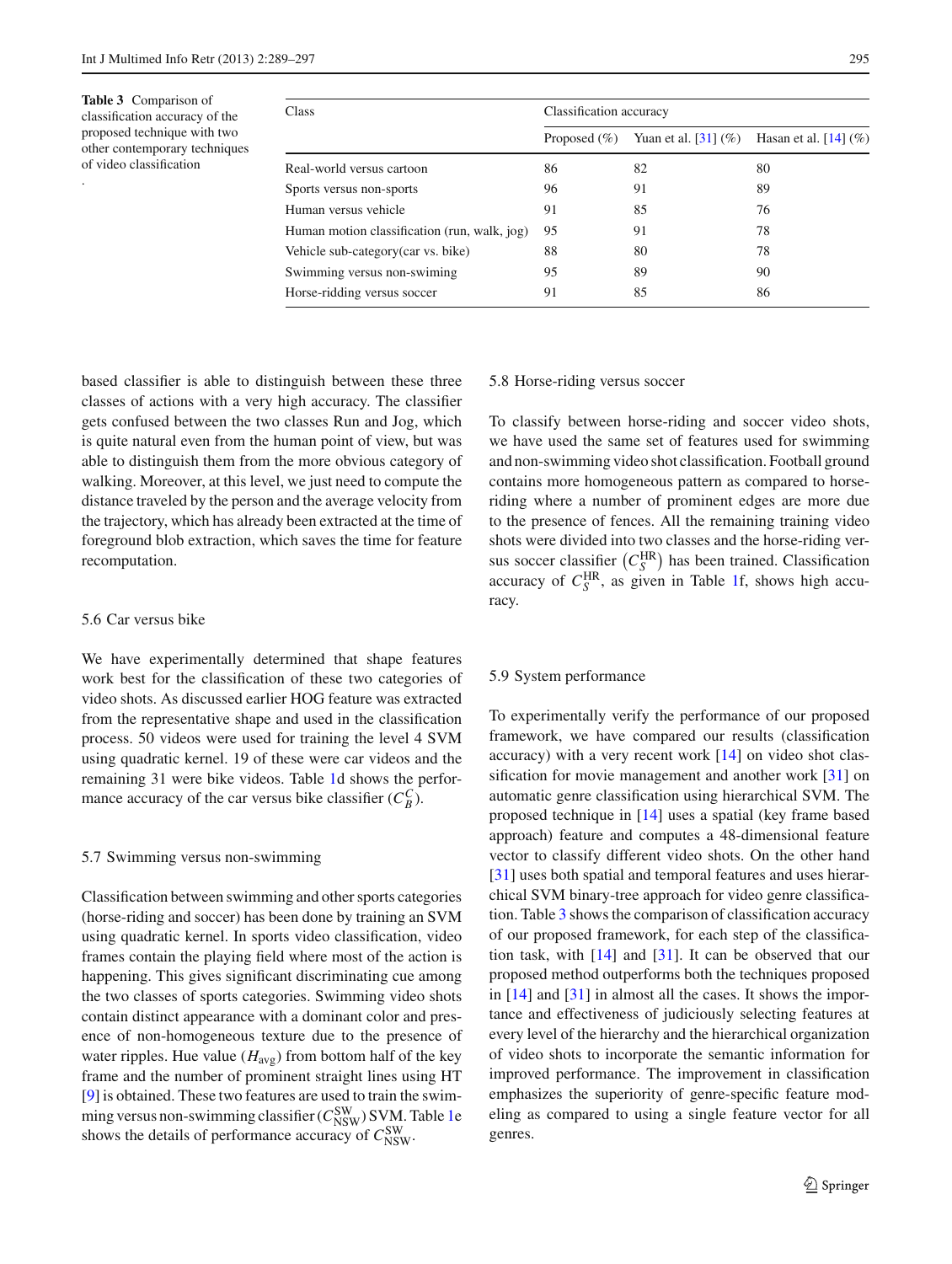

<span id="page-7-27"></span>**Fig. 6** Hierarchical ordering of features

# <span id="page-7-12"></span>**6 Retrieval efficiency**

Our proposed categorization framework also facilitates efficient content-based video retrieval (CBVR). There are two reasons behind this, (i) linear versus hierarchical search and (ii) conditional feature computation. To create a rank-ordered list of videos from a linearly organized database requires comparison with all the videos in the database and is time consuming. But our framework first determines the genre of the query video shot and then compares with videos with that particular genre. This reduces the the search space and thereby the search time. Furthermore, we achieve better retrieval efficiency by conditionally computing the feature from a video shot. We compute feature specific to a genre if at all that video has been found out to be so. Moreover, we do not recompute the features already computed at a higher level of the hierarchy and needs to be reused (see Fig. [6\)](#page-7-27). Suppose at a hierarchy level L1, we have computed feature set  $F1 = \{f11, f12\}$  and the classifier determines a class level G2. Again the classifier for genre G2 was trained using the feature set  $F2 = \{f21, f12\}$ . Since,  $f12$  has already been computed, in the next iteration, we will only compute the feature *f* 21 and determine the genre level for the video shot. Moreover, we need not compute other features ( *f* 31, *f* 32, etc.) since the query video shot does not belong to that genre. This helps us in achieving significant speedup in our retrieval process.

# <span id="page-7-13"></span>**7 Conclusion and future work**

This paper has presented a framework for video classification based on genre-specific modeling of visual features using SVM models. Experimental results have shown that the genre-specific modeling of spatial and temporal features can provide useful information for video content understanding and can be used as discriminatory criteria to achieve an improved classification performance on a video database of diverse categories. However, it is also to be stated that use of visual features alone may not be sufficient for better classification accuracy. Studying the feasibility of genre-specific modeling of multimodal features like audio, text along with the visual features for content-based video genre classification provides a good scope for future research. As a part of our ongoing work, we are planning to work on videos with camera movement so as to incorporate more video genres.

**Acknowledgments** We are thankful to the members of Visualization and Perception Lab for their support in data acquisition and comments. Additional thanks to Prof. Sukhendu Das and Debarun Kar for their insightful suggestions.We would like to express our special appreciation to Prashant B for his implementation of some experimenting modules.

# <span id="page-7-24"></span>**References**

- 1. UCF50 <http://www.cs.ucf.edu/kreddy/Datasets.html>
- <span id="page-7-18"></span>2. Barnich O, Van Droogenbroeck M (2011) Vibe: a universal background subtraction algorithm for video sequences. IEEE TIP 20(6):1709–1724
- <span id="page-7-9"></span>3. Bartolini I, Patella M, Romani C (2011) Shiatsu: tagging and retrieving videos without worries. MTA 15(1):52–64
- <span id="page-7-20"></span>4. Belongie S, Malik J, Puzicha J (2002) Shape matching and object recognition using shape contexts. IEEE TPAMI 24(4):509–522
- <span id="page-7-16"></span>5. Biederman I (1987) Recognition-by-components: a theory of human image understanding. Psychol Rev 94:115–147
- <span id="page-7-23"></span>6. Chang CC, Lin CJ (2011) LIBSVM: a library for support vector machines. ACM TIST 2:27:1–27:27
- <span id="page-7-14"></span>7. Cortes C, Vapnik V (1995) Support-vector networks. ML 20(3):273–297
- <span id="page-7-19"></span>8. Dalal N, Triggs B (2005) Histograms of oriented gradients for human detection. In: CVPR, vol 1, pp 886–893
- 9. Duda RO, Hart PE (1972) Use of the hough transformation to detect lines and curves in pictures. Commun ACM 15(1):11–15
- <span id="page-7-22"></span><span id="page-7-17"></span>10. Dyana A, Das S (2010) MST-CSS (multi-spectro-temporal curvature scale space), a novel spatio-temporal representation for content-based video retrieval. In: IEEE TCSVT, pp 1080–1094
- <span id="page-7-1"></span>11. Fischer S, Lienhart R, Effelsberg W (1995) Automatic recognition of film genres. In: ICM, pp 295–304
- <span id="page-7-25"></span>12. Gorelick L, Blank M, Shechtman E, Irani M, Basri R (2007) Actions as space-time shapes. IEEE TPAMI 9(12):2247–2253
- <span id="page-7-2"></span>13. Haering N, Qian R, Sezan M (2000) A semantic event-detection approach and its application to detecting hunts in wildlife video. IEEE TCSVT 10(6):857–868
- <span id="page-7-8"></span>14. Hasan MA, Xu M, He X, Chen L (2012) Shot classification using domain specific features for movie management. In: DASFAA, pp 314–318
- <span id="page-7-3"></span>15. Ide I, Hamada R, Tanaka H, Sakai S (1998) News video classification based on semantic attributes of captions. In: Proceedings of the 6th ACM international multimedia conference, pp 60–61
- <span id="page-7-11"></span>16. Jianxun Z, Bo W (2012) Video semantic concept detection based on multi-modality fusion. In: ICCSEE
- <span id="page-7-10"></span>17. Li L (2012) A novel violent videos classification scheme based on the bag of audio words features. IJCST 2(1):4–15
- <span id="page-7-7"></span>18. Li L, Zhang N, Duan LY, Huang Q, Du J, Guan L (2009) Automatic sports genre categorization and view-type classification over largescale dataset. In: ICM, pp 653–656
- <span id="page-7-4"></span>19. Ma YF, Zhang HJ (2003) Motion pattern-based video classification and retrieval. EURASIP JASP 2003:199–208
- <span id="page-7-15"></span>20. Manjunath B, Salembier P, Sikora T (2003) Introduction to MPEG-7-multimedia content description interface. Wiley, New York
- <span id="page-7-21"></span>21. Mokhtarian F, Mackworth A (1986) Scale-based description and recognition of planar curves and two dimensional shapes. IEEE TPAMI 8(1):34–43
- <span id="page-7-6"></span>22. Rasheed Z, Sheikh Y, Shah M (2005) On the use of computable features for film classification. IEEE TCSVT 15(1):52–64
- <span id="page-7-26"></span>23. Schuldt C, Laptev I, Caputo B (2004) Recognizing human actions: a Local SVM Approach. In: ICPR, pp 32–36
- <span id="page-7-0"></span>24. Snoek CGM, Worring M (2005) Multimodal video indexing: a review of the state-of-the-art. MTA 25(1):5–35
- <span id="page-7-5"></span>25. Suresh V, Mohan CK, Swamy RK, Yegnanarayana B (2004) Content-based video classification using support vector machines. In: ICONIP, pp 726–731